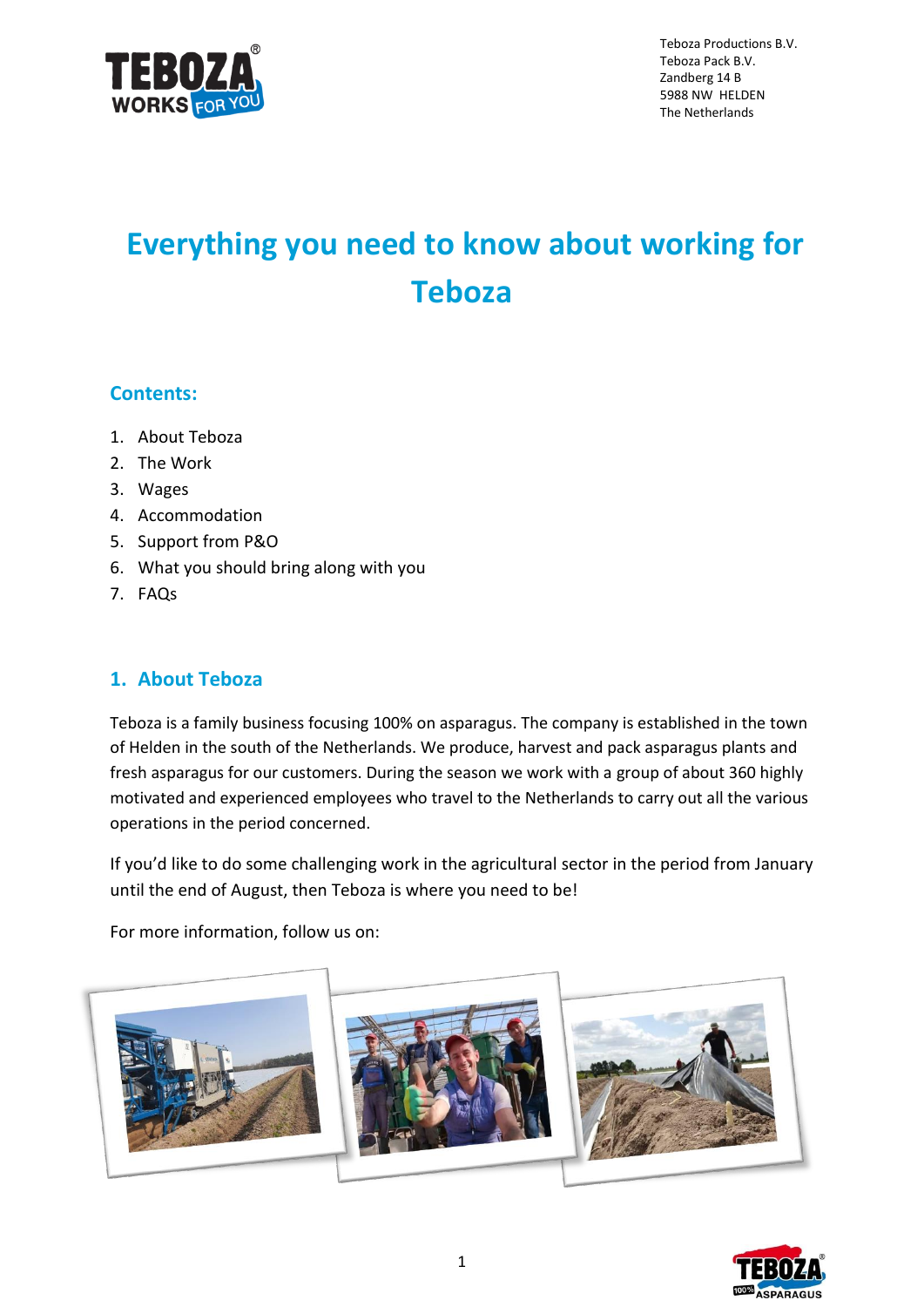

# **2. The Work**

Doing seasonal work for Teboza means working and living together with colleagues of different nationalities. You will be working in a team outdoors in a field or indoors in a shed.

# **Outdoor work (Teboza Productions B.V.)**

Early in the season (January, February and March) the outdoor work involves harvesting asparagus in the greenhouses and preparing the outdoor fields for harvest later in the season. The actual cutting of the asparagus outdoors in the fields takes place in the period from March until the end of June. Later in the season (July and August) the work focuses on tidying up and maintaining the fields, and where possible preparing them for the winter period.

Outdoor work means that you must be prepared to do the work in any kind of weather.

We expect you to be flexible with respect to your working hours and days. The number of working hours per day may vary because of the work being dependent on the weather.

You must of course be physically fit enough to do the work. Bear in mind that most of the outdoor work involves a lot of walking, lifting and bending!

### **Indoor work (Teboza Pack B.V.)**

In the first period (March and April) the indoor work involves sorting asparagus plants along a conveyor belt. From mid-April until the end of June it comprises sorting, packing or peeling.

This work is to be done in a two-shift system. You are expected to be flexible with respect to your working hours for this work, too, because the work is partly dependent on the customer orders of the day.

Although this work is relatively easy and not physically demanding you must bear in mind that you will be required to stand all day to do it.

Our aim is to offer you work either indoors or outdoors, but we expect you to be flexible in this respect, too, if necessary.

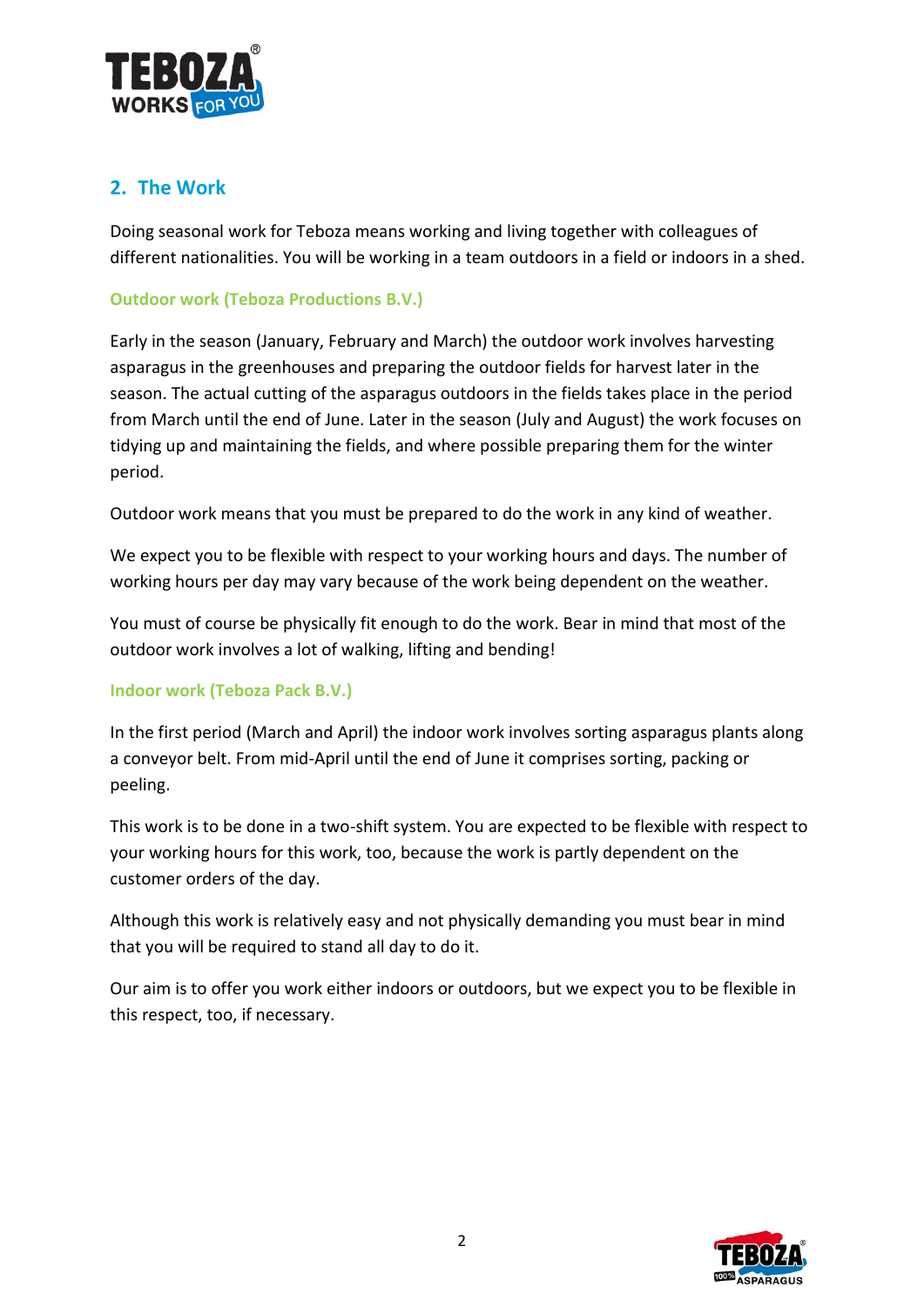

### **Training and possible development**

When you arrive at Teboza you will be given instructions/a presentation. You will then also be given important information such as work instructions, hygiene rules and the rules & regulations for your accommodation.

In each department you will be working under a boss, who will supervise and help you when necessary on your first day. We expect you to be completely committed to the various operations you will be required to do. Your boss will also be your main contact during the time you spend at Teboza. These can be recognized by the dark blue caps.

Training courses will be provided for employees who need them for a certain job. You will be informed of this in due time.

Please let us know beforehand what your greatest skills and qualities are, and in what you are most interested. We will then do our best to schedule the right kind of work for you.

# **3. Wages**

You will be scheduled to work six out of seven days. Our aim is to try to ensure that you will be able to work on average between 32 and 48 hours a week.

You will be paid for each hour you work and your wages will be paid to you per payment period (4 weeks). Per week, you will receive an advance on the basis of hours worked according to the overview below:

| 0 to 20 hours worked      | : no advance   |
|---------------------------|----------------|
| 21 to 30 hours worked     | : €50 advance  |
| 31 to 40 hours worked     | : €100 advance |
| more than 40 hours worked | : €150 advance |

These advances will be deducted from your wages in the payment period. In addition to your hourly wages, you will also receive a holiday allowance.

We pay in accordance to the Dutch statutory minimum wages. In 2022 this is €9,96 per hour for indoor work for Teboza Pack B.V. and € 10,48 per hour for outdoor work for Teboza Productions B.V., for all ages.

You can earn a bonus on an individual basis in cutting asparagus.

The costs of any accommodation and health insurance will be deducted from your wage.

You must have an active email address, because we will be sending your pay slip and other important information to that address.

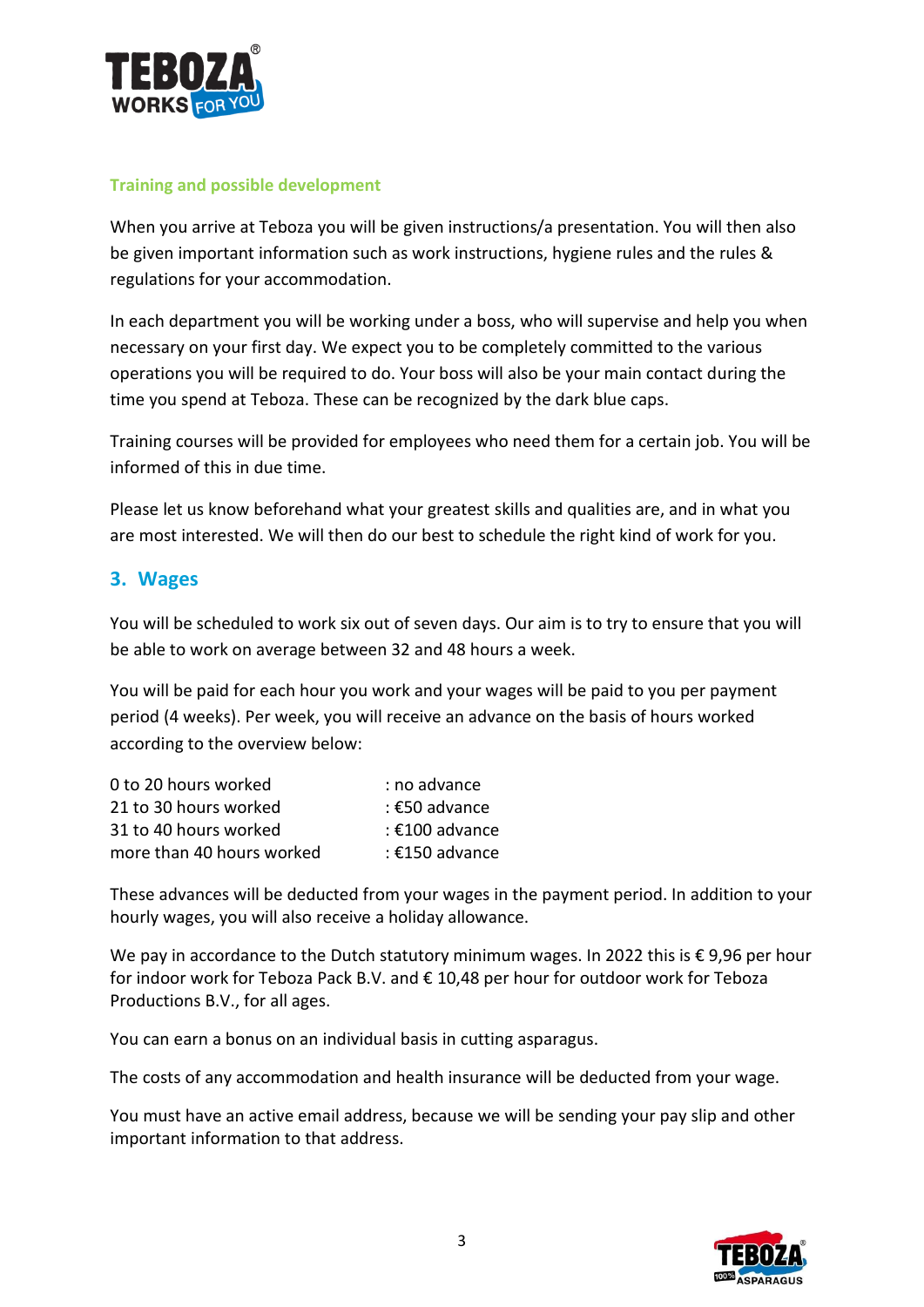

# **4. Accommodation**

## **Types of accommodation**

Teboza can arrange accommodation for you. In distributing the available rooms we will consider personal wishes (family, friends and partners) where possible.

We can offer you a choice of three different types of accommodation. The farmhouse and living unit are on Teboza's premises.

### • **Farmhouse:**

The farmhouse has a shared living room, kitchen and toilet/bathroom. In total, the farmhouse has 14 bedrooms, suitable for 2 or 3 persons. There are shared laundry facilities for the farmhouse and the living unit.

### • **Linving unit:**

The living unit has a shared living room, kitchen and toilet/bathroom. The unit is surrounded by a large lawn. In total, this unit has ten bedrooms, suitable for 2 persons. There are shared laundry facilities for the farmhouse and the living unit.

### • **Other accommodation:**

There are accommodation options in various locations around Teboza (10-45 minutes). These include a shared living room, kitchen, sanitary facilities and laundry room.

All the different types of accommodation are fully furnished, except for bed linen. Bed linen can optionally be hired from Teboza.

### **Costs**

For 2022, the cost of the accommodation is €11,00 per person per night all-in for those aged 23 and above.



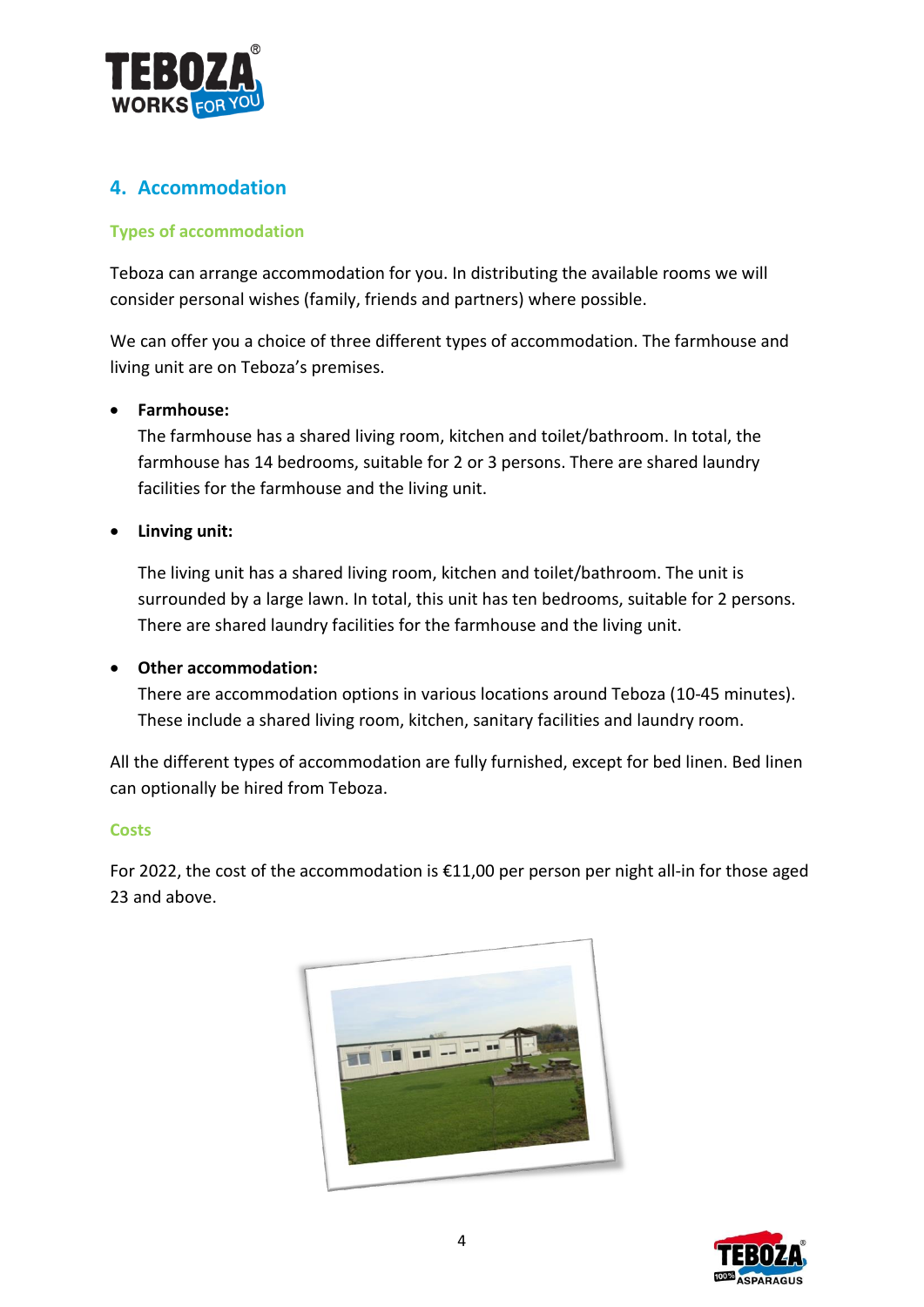

### **Other facilities**

- All the accommodations have WiFi and barbecues and you can use the lawns for various activities.
- Once a week you can use the bus to go to the supermarket.
- The lessor of the accommodation can make a bicycle available.
- At the end of the season Teboza always organizes a BBQ for all employees.
- In the village where Teboza is established you will find several supermarkets, shops an appealing cafes/restaurants.
- The large towns Venlo and Roermond lie at a distance of about 30 minutes form Teboza. Roermond boasts a famous designer outlet center. The two towns can be easily reached by bus or train.
- Nearby are also several swimming pools and gyms.

# **5. Support from P&O**

### *Burger Service Nummer (BSN)/Citizen Service Number*

In the Netherlands, everyone must have a *Burger Service Nummer* (BSN; Citizen Service Number) to be allowed to work. Such a number must be obtained from your local municipal authorities. If you have worked in the Netherlands before you'll already have such a BSN; don't forget to specify it on your application form! This way you avoid extra costs (€15,50) for re-applying. If you don't yet have a BSN, we will make an appointment with the municipal authorities for you, and will arrange your transport there.

### **Bank account number**

On arrival you must have a bank account that we may use to pay you your wages.

### **Other forms of support**

If you should need a doctor or dentist during the time you spend with Teboza we will help you make an appointment and will take you to see them. This will be possible only on weekdays and during standard office hours. Attention! Costs may be associated with visiting a dentist or doctor and this must also be paid in cash.

We have a special question time for if you should have any questions or comments. We also have a box for suggestions for ways of improving the facilities for our employees.

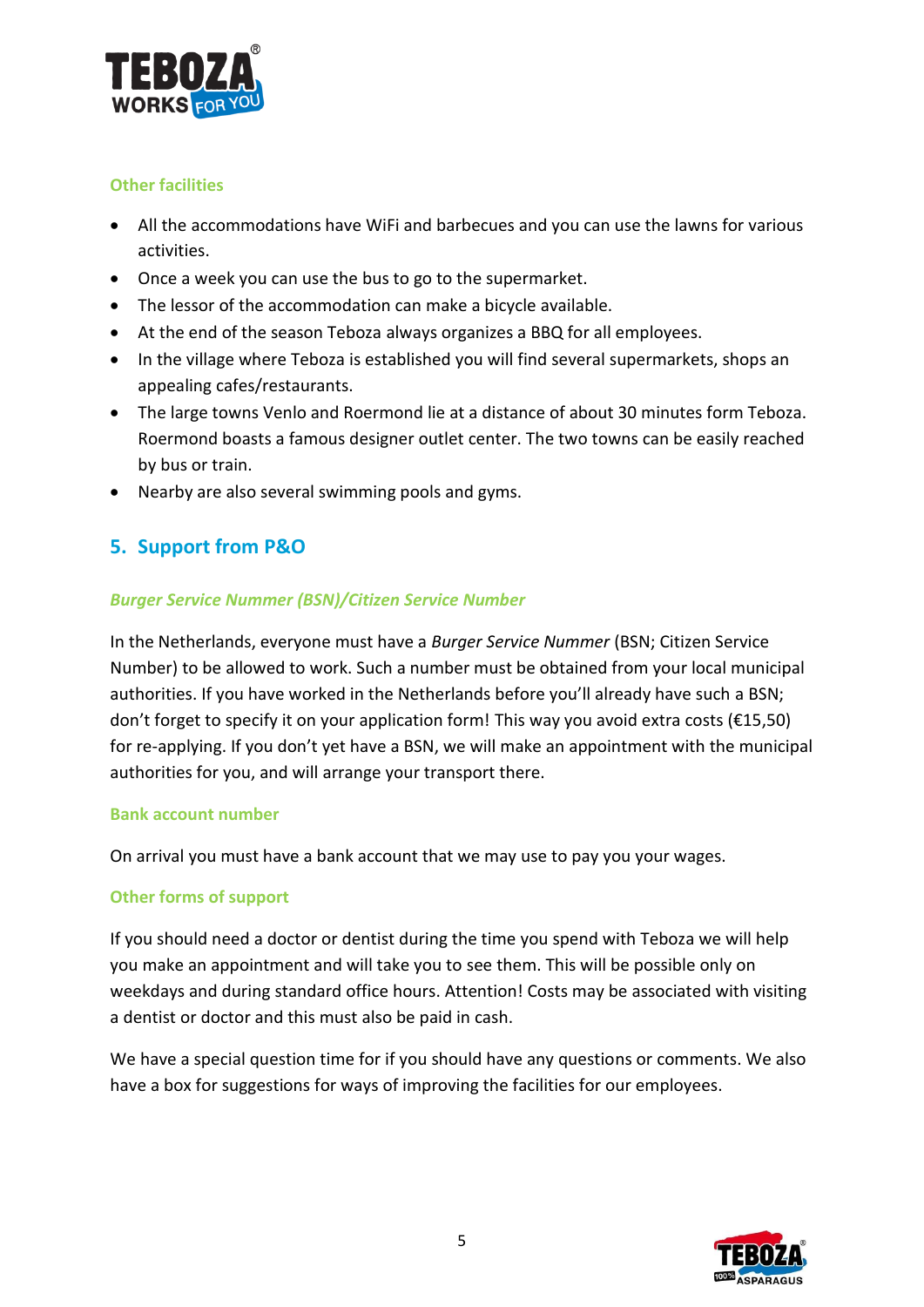

# **6. What you should bring along with you**

Please bring the following items along with you

- $\checkmark$  Pillow and a warm blanket/sleeping bag
- $\checkmark$  Any medication you need to take
- ✓ Towels
- ✓ Passport/ID card
- $\checkmark$  Bank pass and PIN code
- ✓ *Burger Service Nummer* (BSN/Citizen Service Number) if you have worked in the Netherlands before
- $✓$  Cash money (we recommend at least € 60)
- $\checkmark$  Valid driving licence (if you have one)
- $\checkmark$  Any other certificates/permits you may have, e.g. for driving a forklift truck
- $\checkmark$  Sturdy working boots with steel toes (can also be bought from Teboza)
- ✓ Sturdy wellingtons and good rainproof clothing (can also be bought from Teboza)
- $\checkmark$  Personal things to make your time in the Netherlands as pleasant as possible

**!** Any mobile phones, tablets, laptops or other valuable items you bring along with you at your own risk. We advise you to have such items insured for the period you will be in the Netherlands. Inside we facilitate lockers where you can deposit your valuables.





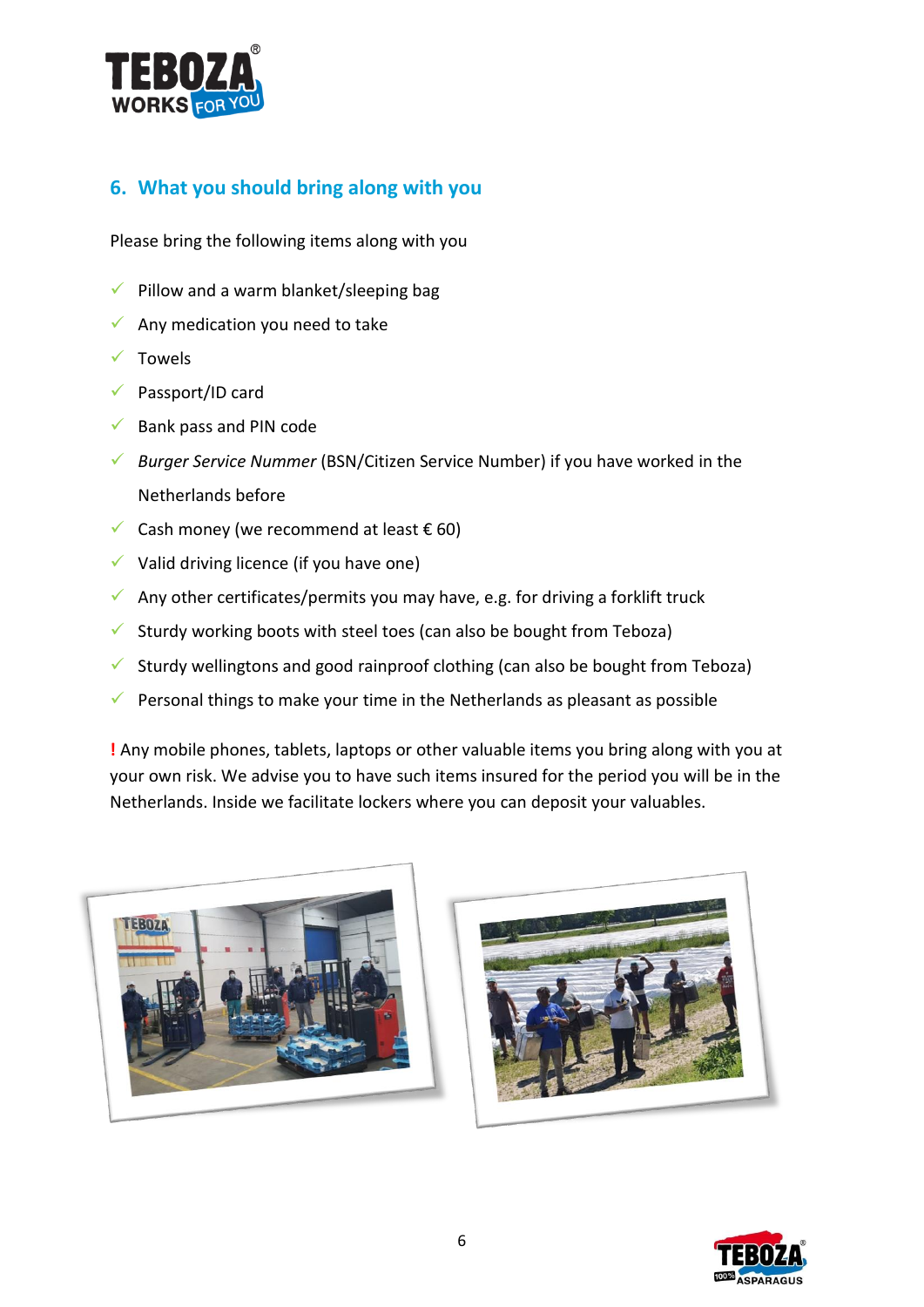

# **7. FAQs**

### **May people younger than 18 work for Teboza?**

**No,** you have to be at least 18 to work for Teboza because of Dutch legislation and safety regulations.

### **Do I need any experience to be able to work for Teboza?**

**No,** though it may be advantageous for you to have some experience in the kind of work that is done at our company. But there are plenty of employees who have never worked in our sector before. We will make sure that you get the right instructions.

### **Do I have to pay anything to be allowed to work for Teboza?**

**No,** we won't be charging you a fee to work for us. You are free to express your interest in working for Teboza free of any charge by completing the application form at our website.

### **Do I have to organise and pay for my transport to and from Teboza myself?**

**Yes,** you yourself are responsible for organising and paying for your journey to us (by car/bus/plane).

### **May I come together with my partner?**

**Yes,** but we can't guarantee that we will be able to offer women indoor work at all times. So women may well have to do demanding work outdoors too.

The same of course holds for men, too. We will consider your free days and try to arrange that you and your partner will both be free on the same days.

### **Is it a problem if I don't speak any English?**

**No,** there will be plenty of interpreters who will be able to help you. However, supervisors, bus drivers and persons with other important jobs will be required to speak English.

#### **Will I have one day a week off work?**

**Yes,** you will have at least one day a week off work. We will try to make that a fixed free day every week.

### **Do I have to work on holidays ?**

**Yes,** everyone has to work on holidays. Incl. 1st and 2nd Easter day.